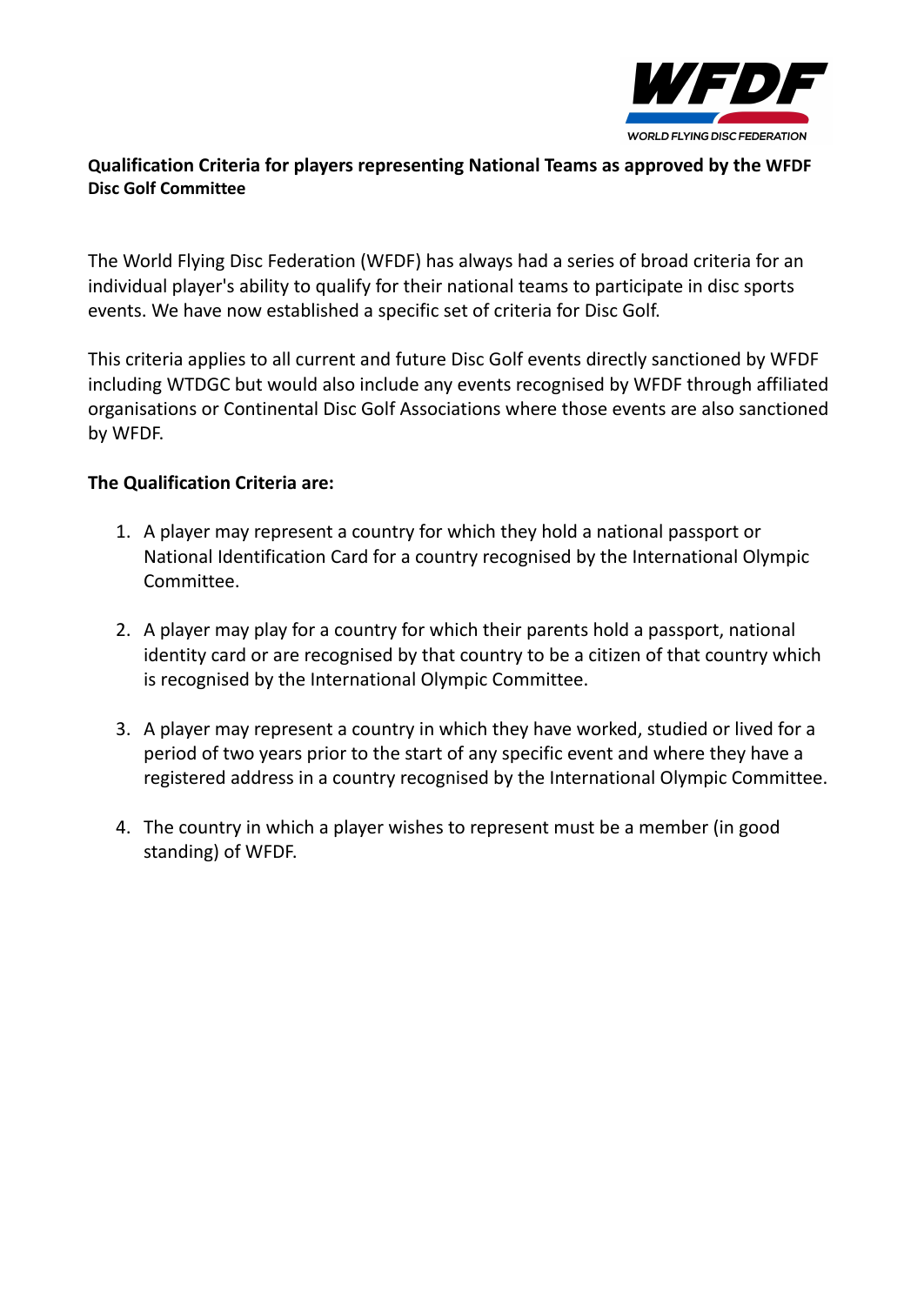

## **Clarification:**

The selection process for each Disc Golf Association (DGA) or National Governing Body (NGB) is determined by those DGA's or NGB's. Should they select any athlete to represent their country who they believe may need clearance or appropriate endorsements or approval from WFDF they should notify the WFDF Disc Golf Committee or Local Organising Committee (LOC) of that specific event to make sure that the athlete meets the qualifying criteria. Please see the notes below for some examples of these situations.

Should a player have dual nationality or their own country of recognition is different to their parents, then they may choose which country they wish to represent, subject to DGA and NGB's own criteria.

Once an athlete has represented a specific country at WFDF events they may not represent another country for a period of 2 (two) years from the time of the end of the previous event. They may also not re-represent any different country in consecutive events after having first represented that country. Please see an example below for clarification of this point.

EXAMPLE: As part of the WFDF and DG Committee Inclusion and Equality of Opportunity policy a player who may be eligible to represent different countries through the criteria above (dual nationality, residence, parental nationality) may choose which country to represent at a WFDF event. If the next WFDF event is more than 2 years after the end of the previous event they may choose to represent another country for which they then qualify. However, they may not then be able to represent their initial choice of country in future events for a period of 5 years from their first appearance for that country. They may qualify for other countries (for example through residency) but specifically not their original choice. So, for WTDGC, a player may be selected for USA for 2021, move to GBR and play for them in 2023 but may not represent USA again for a minimum of 5 years since their first appearance for that country (in this case 2026).

NOTE: So that athletes are not disadvantaged by previous representation, these rules will be implemented on September 1st 2020.